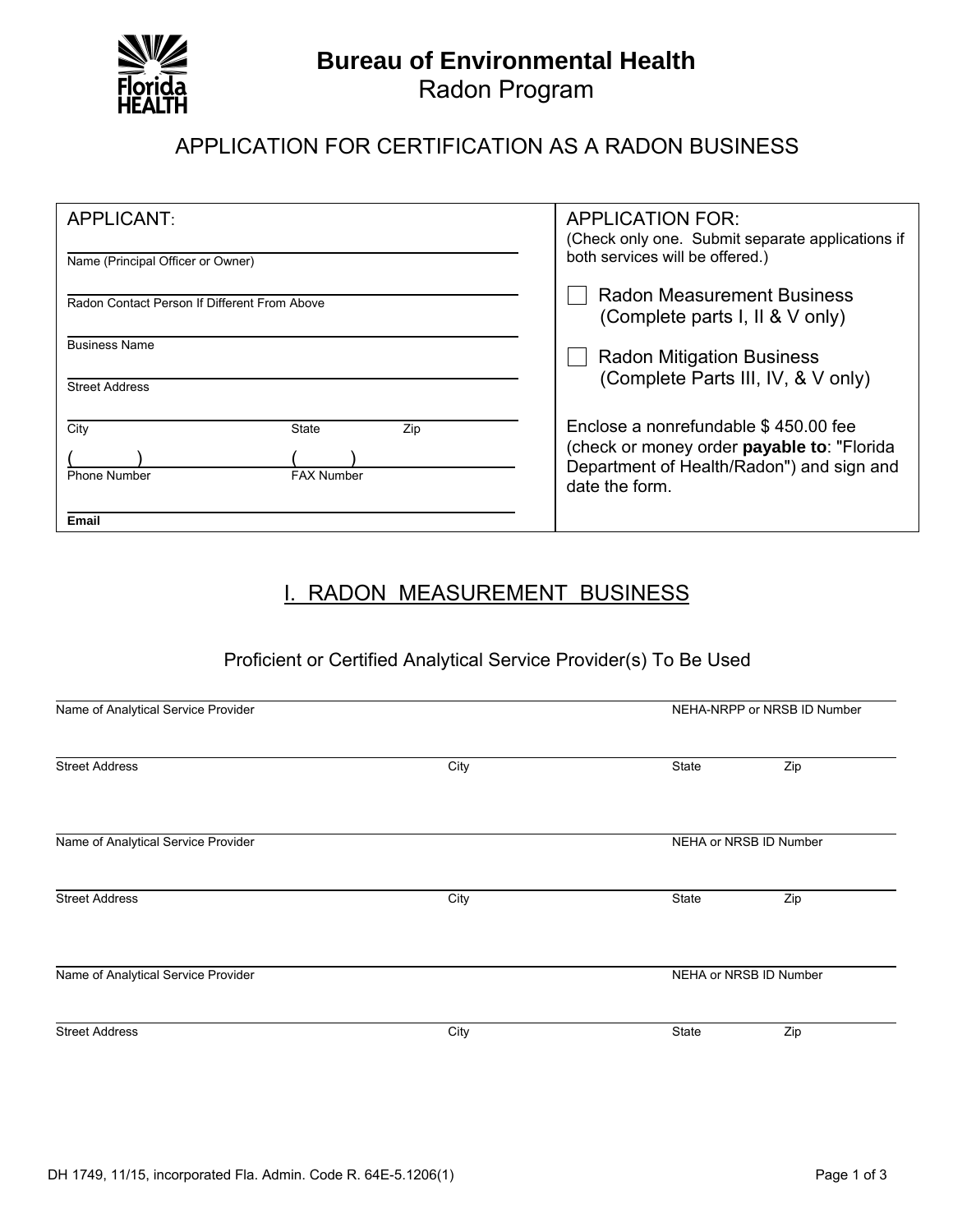### II. MEASUREMENT BUSINESS ATTACHMENTS

\_\_\_\_\_ Identify all radon and radon progeny measurement methods and services offered, the purpose of each service, the type of measurement equipment, and a summary of the procedure or protocol to be used. Distinguish between the protocols required for mandatory and non-mandatory measurements. (Refer to 64E-5.1206(2), Florida Administrative Code, F.A.C.)

\_\_\_\_\_ Attach a copy of the certificates of all radon measurement specialists and technicians employed or used as consultants. (Refer to 64E-5.1206(3), F.A.C.)

Attach a description of the quality assurance and quality control plans for each measurement method provided. (Refer to 64E-5.1206(5), F.A.C.)

Attach a sample copy of all reporting forms used to inform clients of measurement results, including any guidance about the need for further measurements or mitigation. (Refer to 64E-5.1206(6), F.A.C.)

Attach a copy of all current publications and advertisements of radon related services made during the last 60 days. (Refer to 64E-5.1206(7), F.A.C.)

Attach a description of the health and safety program to estimate and minimize employees' exposure to radon during employment. Include a copy of the exposure form used to record exposure. (Refer to 64E-5.1206(8), F.A.C.)

> Department of Health Bureau of Environmental Health, Radon Program 4052 Bald Cypress Way, Bin #A08 Tallahassee, FL 32399-1720 (800) 543-8279; (850) 245-4288